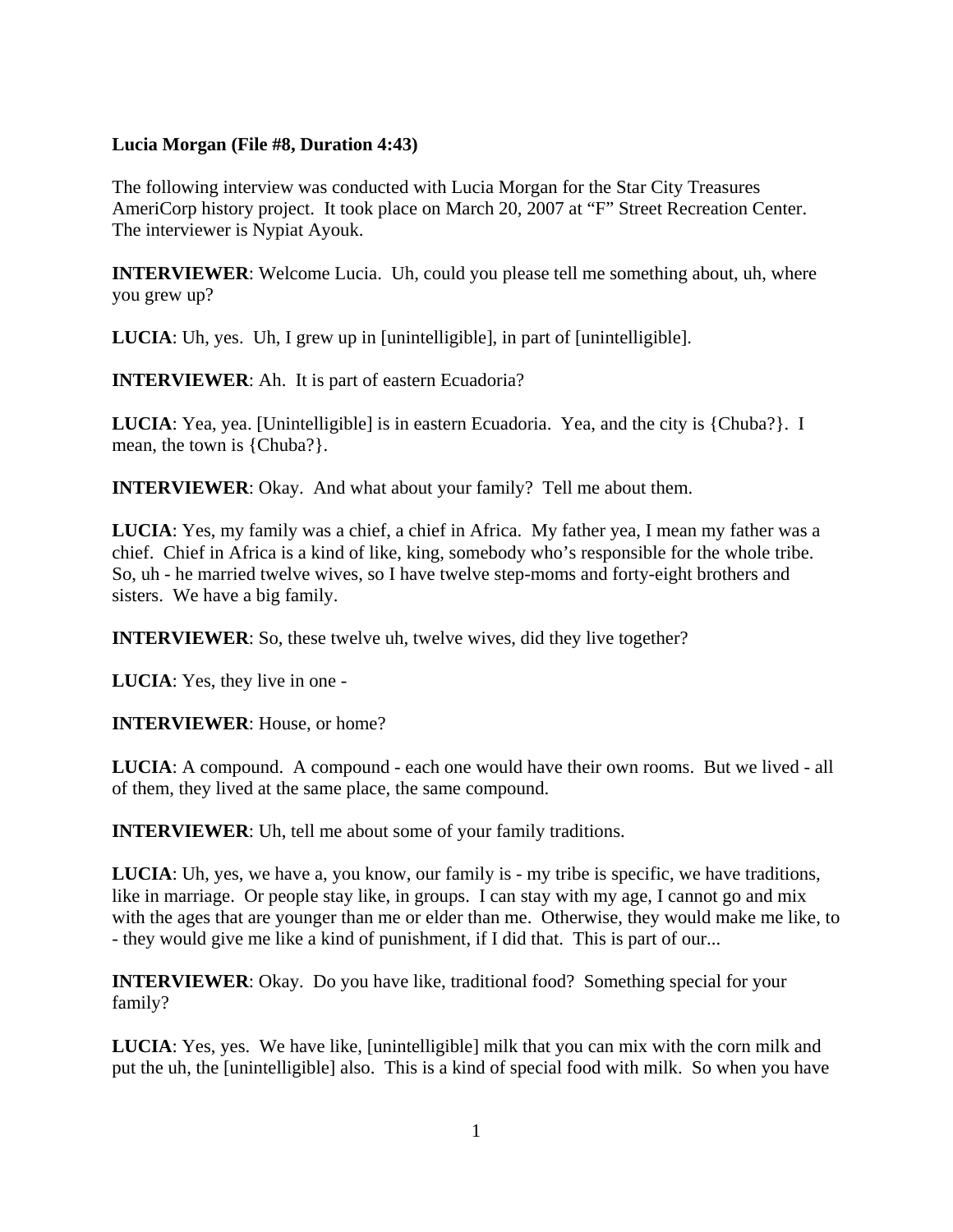a special visitor you can make that food for your special visitor. **INTERVIEWER**: Okay, so there are these special foods.

**LUCIA**: Yes.

**INTERVIEWER**: Okay. Lucia, what about your education? Where you started school?

**LUCIA**: I started school in [unintelligible], eastern Eucaudoria. Uh, from P1 to P4. P5 and 6, I came to Juba and, I also went to middle school in {Chuba?}. And, uh, teacher - Teacher's Training College, I attend that in [unintelligible] in [unintelligible].

**INTERVIEWER**: Okay, so - and what about your school? What about the school you attended and the courses you took? Uh, when was that?

**LUCIA**: Oh yes, I attend Nutrition course in Khartoum in nineteen, uh 1998. Yes, in 1998 to 1999.

# **Lucia Morgan (File #9, duration 18:24)**

(Unintelligible)

**INTERVIEWER**: Okay, Lucia, I want you to tell me more, uh - give me more information about your education.

**LUCIA**: Yes, I start elementary school in 1970. Uh, and then I went to middle school from 1972 to 1976. I'm done with middle school, then I went to Teacher's Training College from 1976 to uh, to-to-to '89, to '84.

**INTERVIEWER**: So that means uh, that you were attend-

**LUCIA**: Then I graduate...

**INTERVIEWER**: Um, uh - Teacher's School for six years?

 **LUCIA**: Four years.

**INTERVIEWER**: Four years.

**LUCIA**: Yea, I attend Teacher's Training College for four years.

**INTERVIEWER**: Oh, okay.

**LUCIA**: Then I graduate with a diploma to be an elementary teacher.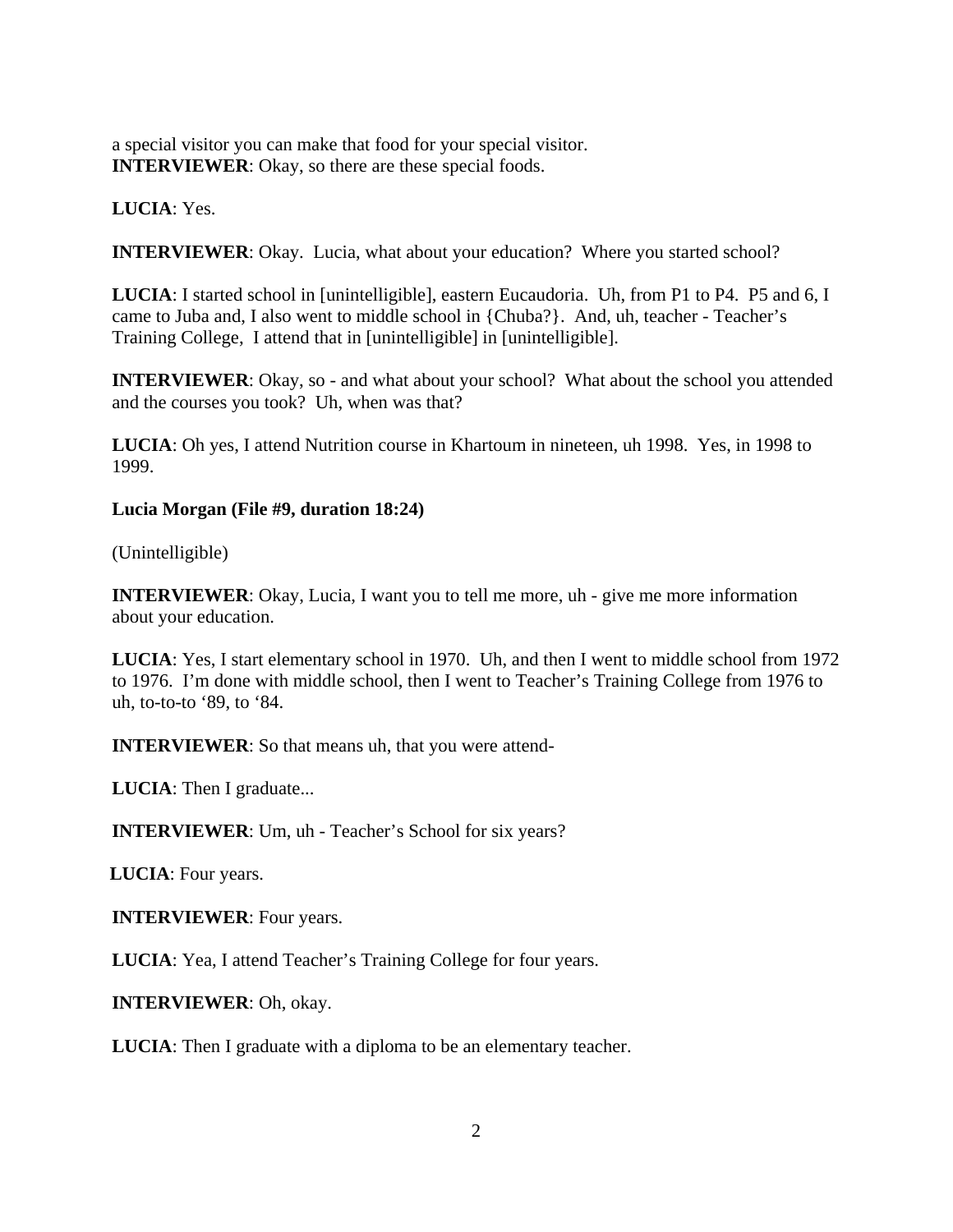**INTERVIEWER**: Okay. Where was that?

**LUCIA**: That was in - the middle school I attended in {Chuba?}, then the Teacher's Training College in (unintelligible).

**INTERVIEWER**: Okay, which is the state of (unintelligible).

**LUCIA**: Yea.

**INTERVIEWER**: Lucia, do you remember something about your teachers and your classmates?

**LUCIA**: Yes, I remember one of my teacher who used really to be a tough teacher. That one makes me really uh, to catch up with my school he really encouraged me. And I also have a friend that was also serious, and because of our friendship we become really hard-working students, so we were doing really good when we were at school. So...

**INTERVIEWER:** Tell me about how this help you, this teacher or your classmates - how they help you prepare you for your profession?

**LUCIA**: Uh, the encouragement that he showed right from beginning. That make me to be serious about my education and lead uh, into my uh, successful life now.

**INTERVIEWER**: So, this teacher - is he was from Eastern Ecuadoria?

**LUCIA**: No, he was from North.

**INTERVIEWER**: Northern Sudan?

**LUCIA**: Yea, he was from Northern Sudan -

**INTERVIEWER:** And he was your teacher in elementary school?

**LUCIA**: Elementary school, yes.

**INTERVIEWER**: In Khartoum, or where?

**LUCIA**: No, that was in {Chuba?}.

**INTERVIEWER**: In {Chuba?}, Southern Sudan.

**LUCIA**: Mm-hmm.

**INTERVIEWER**: Okay. Lucia, tell me about your family and your family customs, relating to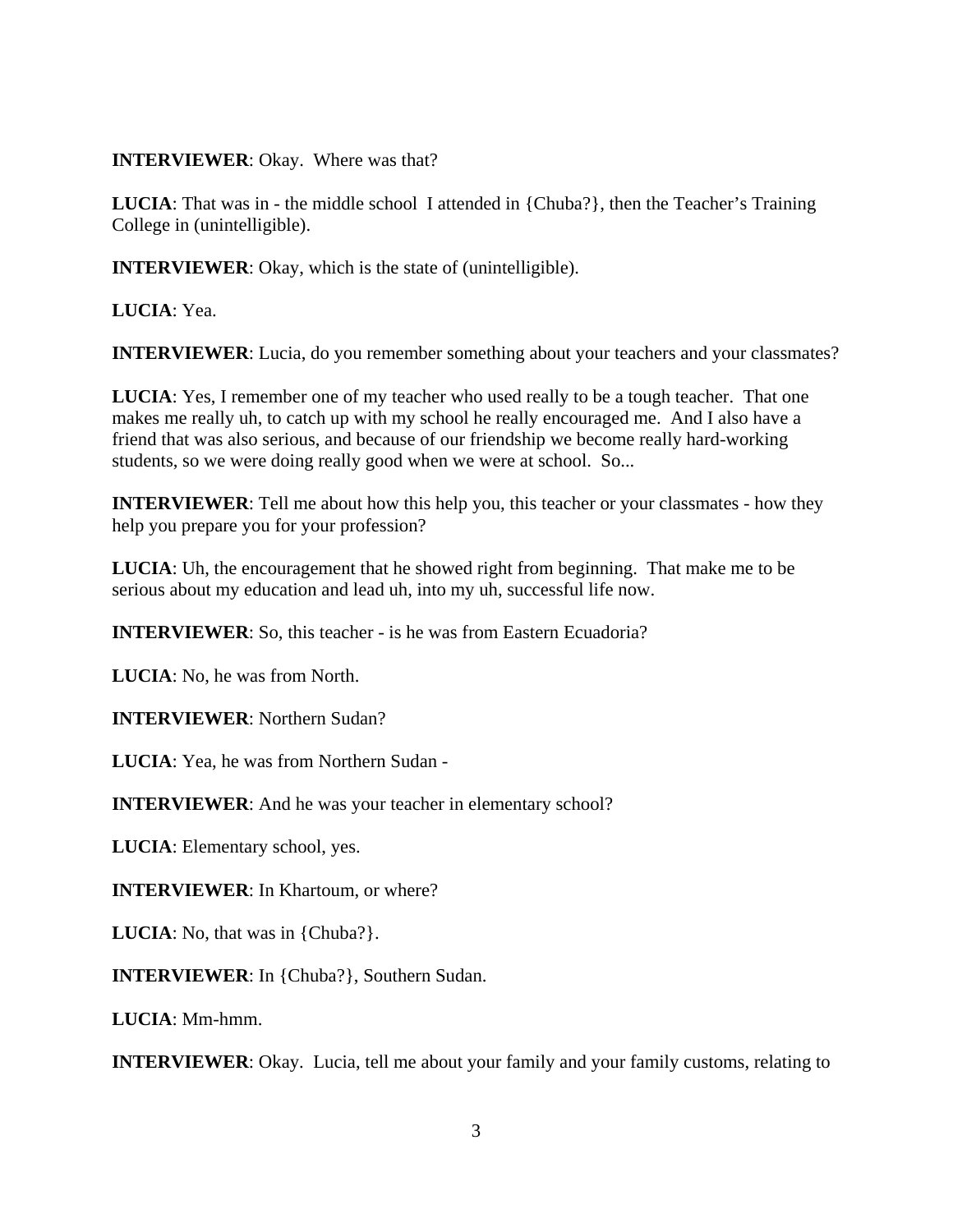marriage.

**LUCIA**: Uh, my family really - the tribe that I come from uh, they are really serious with their custom. First of all, we are getting married with cows because we are the tribes that uh, having the many cows. Uh, our culture will not allow us to marry somebody who doesn't have cows. But the, the - my husband that I married is not from my tribe, but they make him to do exactly the custom that my tribe does.

**INTERVIEWER**: Okay. Where did you meet your spouse, or your husband?

**LUCIA**: I met him in {Chuba?}.

**INTERVIEWER**: When was that?

**LUCIA**: Uh, that was in 1986.

**INTERVIEWER**: Okay.

**LUCIA**: Mm-hmm.

**INTERVIEWER**: In 1986.

**LUCIA**: Mm-hmm.

**INTERVIEWER**: Okay. How you meet him?

**LUCIA**: Well, uh - we were just, I was going to visit one of my friends who was sick. I was just trying to cross the road. Then one of my friend, that we went to middle school together, was with my husband in the car, they are coming from work. Then, he saw me and he told my friend that, "Oh, that lady looks beautiful! I wish I will know her!" And then my friend say, "Oh, that is my friend!" Then he say, "Okay can we stop the car? Can we stop the car?" They stopped the car and they start greeting me. From there, then he - the relationship just start. He went and talked to my friend and arranged that - arranged for our meeting, and I didn't know. We just went and meet somewhere, then he just start talking and this is how we start.

**INTERVIEWER**: Okay, so did you fall in love in first sight?

**LUCIA**: No, no it was not in first sight, because I was very careful because he's not from my tribe.

# **INTERVIEWER**: Okay.

**LUCIA**: Yea.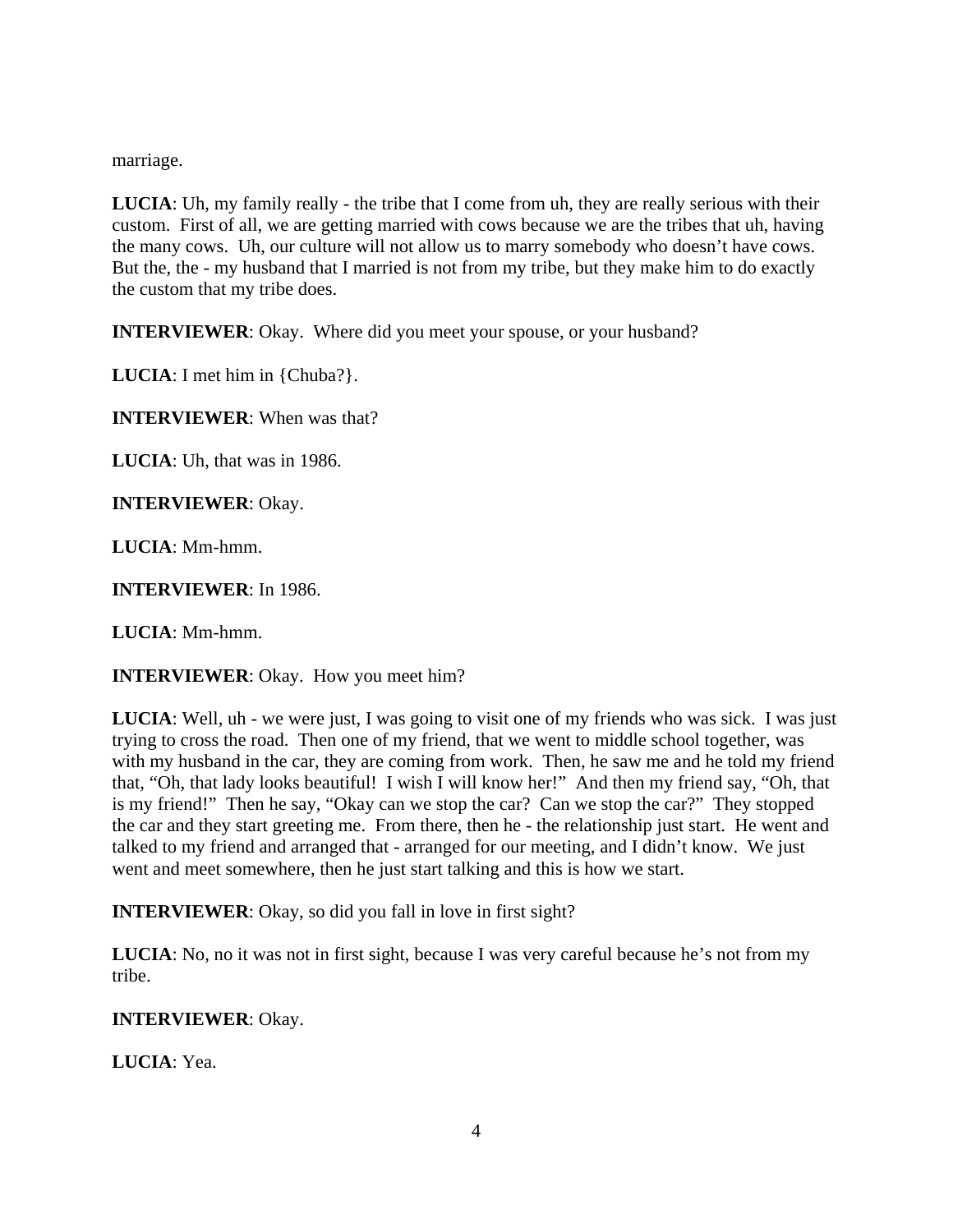**INTERVIEWER**: Okay. And what about the wedding itself? Tell me about your marriage. How you marriage him?

**LUCIA**: Uh, well he - when he became serious and I told him that, "You know what, you don't have cows in your tribe. And our - my parents are not going to marry me for - to you, I mean because you don't have cows." Then he said, uh, "The cow can be, just - I can buy cows! I have money, I can buy cows." So I didn't take it seriously, and he became very serious and one day I just decided to test him and I said, "Okay, go to my parents if you are really serious." And he went and meet one of my elder brother. That is how he asked to marry.

**INTERVIEWER:** And did they agree? To him...

**LUCIA**: Yea, some of them agree and some of them disagree. But later on when they learn about him, they gather a lot of information about him - then they accept.

**INTERVIEWER**: Okay. Lucia, tell me about when and why you decide to come to America?

**LUCIA**: Uh, we have war - civil war. It used to be a civil war in my country. That civil war make me to get out of my country, and I went to the neighboring country which is Kenya, Nairobi. And I was not expecting even that I am going to come to America. And when we reach there, the United Nations come and settle us. Then, we receive some people from American Embassy and they say that they are going to take us for (unintelligible) in to United States, because we have war in my country. That is how we just came. Then we filled form, and they meet and interviewed and make physical check-up, and they tell us that we are going to wait for a sponsor, then we are going to leave. This is how I came to America.

**INTERVIEWER:** What was the reason, the specific reason, led you to leave Sudan?

**LUCIA**: It was the war. Uh, my husband was supporting the rebels, and some of people accuse him and he was going to kill any time from that time. And the war just start also, in where we were. Then we had to just run away from that place. And we just found ourself in Kenya.

**INTERVIEWER**: When was that?

**LUCIA**: That was in 1990.

**INTERVIEWER**: 1990.

**LUCIA**: Mm-hmm.

**INTERVIEWER**: So you escape away from Sudan to Kenya?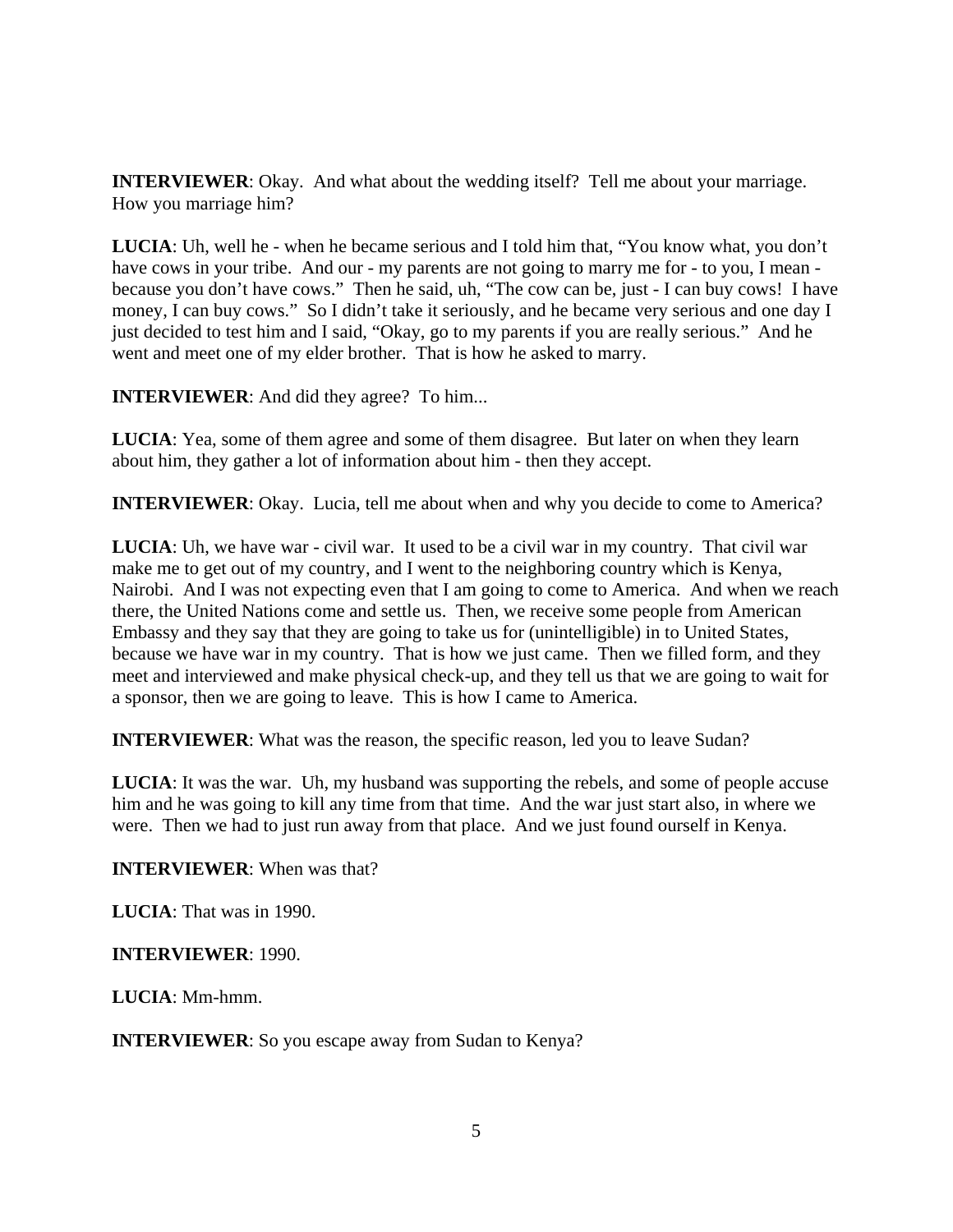# **LUCIA**: Mm-hmm.

**INTERVIEWER:** Is that from Southern Sudan or Northern Sudan?

**LUCIA**: Yes, we escaped, yea from Southern Sudan. We enter in to Kenya, which are just our border.

**INTERVIEWER**: Okay. Tell me about uh, how you come to America.

**LUCIA**: Uh, yes. As I told you, they just came - American Embassy - some of the people represented came to where we were, which was (unintelligible) in Kenya, Nairobi. And they told us that, "We're going to give you form, and you're going to have an interview. If you pass, we are going to go to America." Not only passing the interview but medical check and if you have HIV or other serious kind of sickness, then you will fail the medical check-up and they will not allow you to come that time.

**INTERVIEWER**: So, when you come to America?

**LUCIA**: In 1992. It is uh, April 7, 1992.

**INTERVIEWER**: Okay. Tell me about what it was like to first come to the United States?

**LUCIA**: Yes, according to the information that we used to - I mean, we read, just about, we know about United States. When we were in school, we read about the world geography. So we just - reading, we know about America, about reading just in the book. Yea. When we came here, uh, we were also expecting a lot of things. That what we had there, some of ideas that if you go to America just is, is just EASY. The life is easy. But when we came here, it is not the way we think there. If you don't work, if you don't struggle, we will not survive. You have to work hard to lead a good life.

**INTERVIEWER:** When you came first time to the United States, where you live? Where, which state?

**LUCIA**: Yea, we come down in to Cleveland, Ohio.

**INTERVIEWER**: Mm-hmm.

**LUCIA**: Yes, from Nairobi to Cleveland, Ohio.

**INTERVIEWER**: That was 19-

**LUCIA**: '92.

**INTERVIEWER**:'92? And then?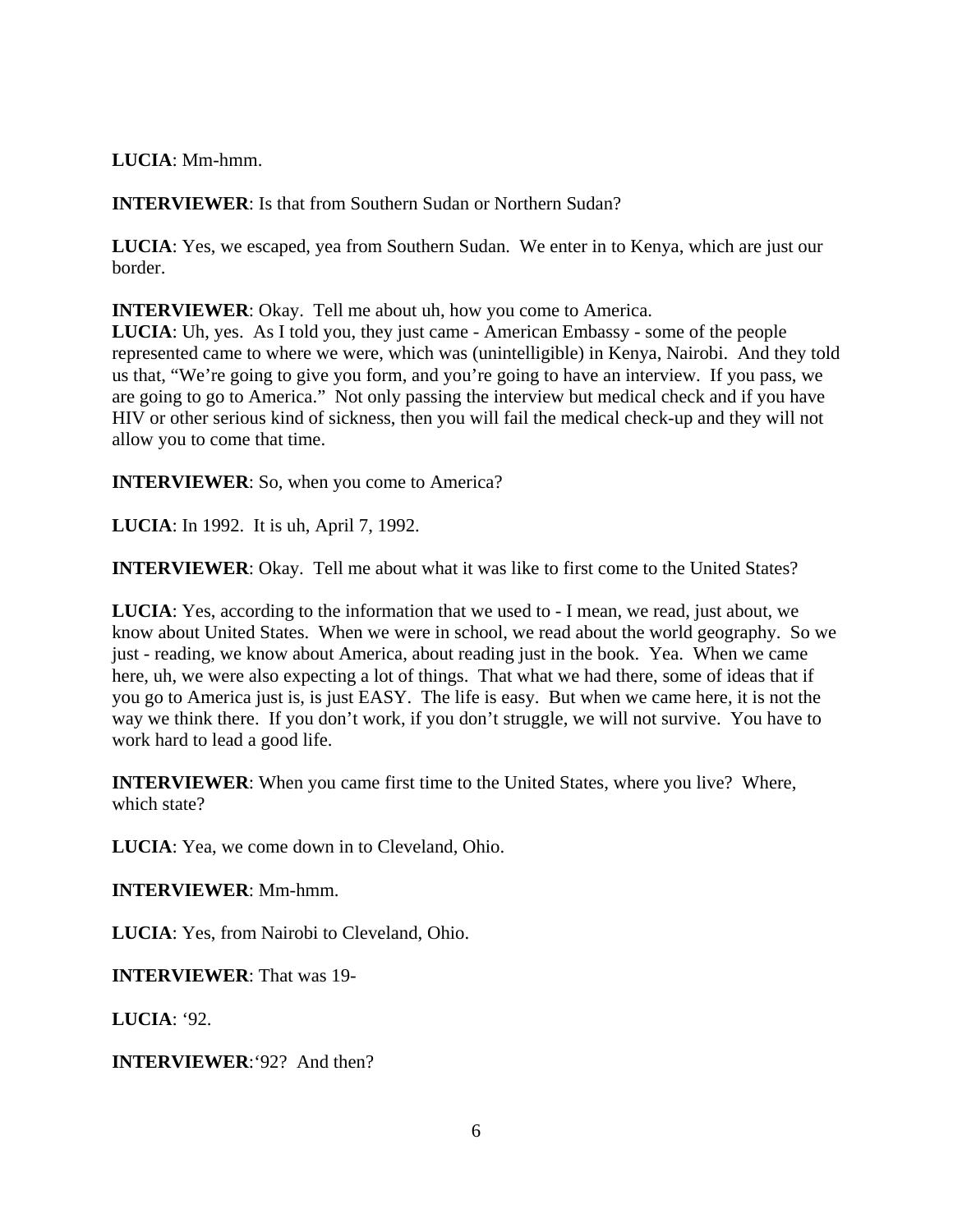**LUCIA**: And from there, in 1994, we moved from Cleveland, Ohio to Sioux Falls, South Dakota.

**INTERVIEWER**: Okay. Okay, tell me about when and why you decided to come to Lincoln, Nebraska?

**LUCIA**: Uh, the reason I came to Lincoln, Nebraska - my husband was, was going to do his PHD here, in Lincoln, Nebraska. That is why we came here. That was in [clears throat] um, that was in 2004. April of 2004.

**INTERVIEWER**: Okay. And now, what your husband do? Did he start his PHD here?

**LUCIA**: Uh, he didn't start his PHD. By that time, when we moved here, then they decide to sign the peace in Sudan. So he decide to go and uh, do voluntary job there. He decide to go there and work just a voluntary job there to help our people back there.

**INTERVIEWER**: Okay. Uh, tell me Lucia, what did you expect when you first come to Lincoln? Did you expect something?

**LUCIA**: Um, not really. When I came there I didn't expect something. But when I enter in to Lincoln here, I realize that there is a lot of things that I don't - that we don't have in Sioux Falls, South Dakota. For example, like jobs. There is a lot of opportunities here in Lincoln, especially jobs.

**INTERVIEWER**: Tell me about what do you think about Lincoln now?

**LUCIA**: Uh, it is, it is really a good place. Lincoln is not a bad place, it's a good place. There is not a lot of crimes, uh, and also a lot of jobs. And also, they will support you like, if you are also committed to work to progress, there is a lot of help that you can get if you follow the, the instructions or the laws that they have here.

**INTERVIEWER**: Are you a citizen of the United States, Lucia?

**LUCIA**: Yes, I am.

**INTERVIEWER**: Okay. Tell me about citizenship. Do you think there is different to become citizen or not?

**LUCIA**: Yes there is. There is. For example, to become a citizen there is a lot of things that sometimes, as a citizen, you can get them. And also, if you decide to go, like, anywhere for a visit or something happened there, uh, the United States will consider you as their citizen. They can find you, they can help you there. But if you are not a citizen, there is a limit also.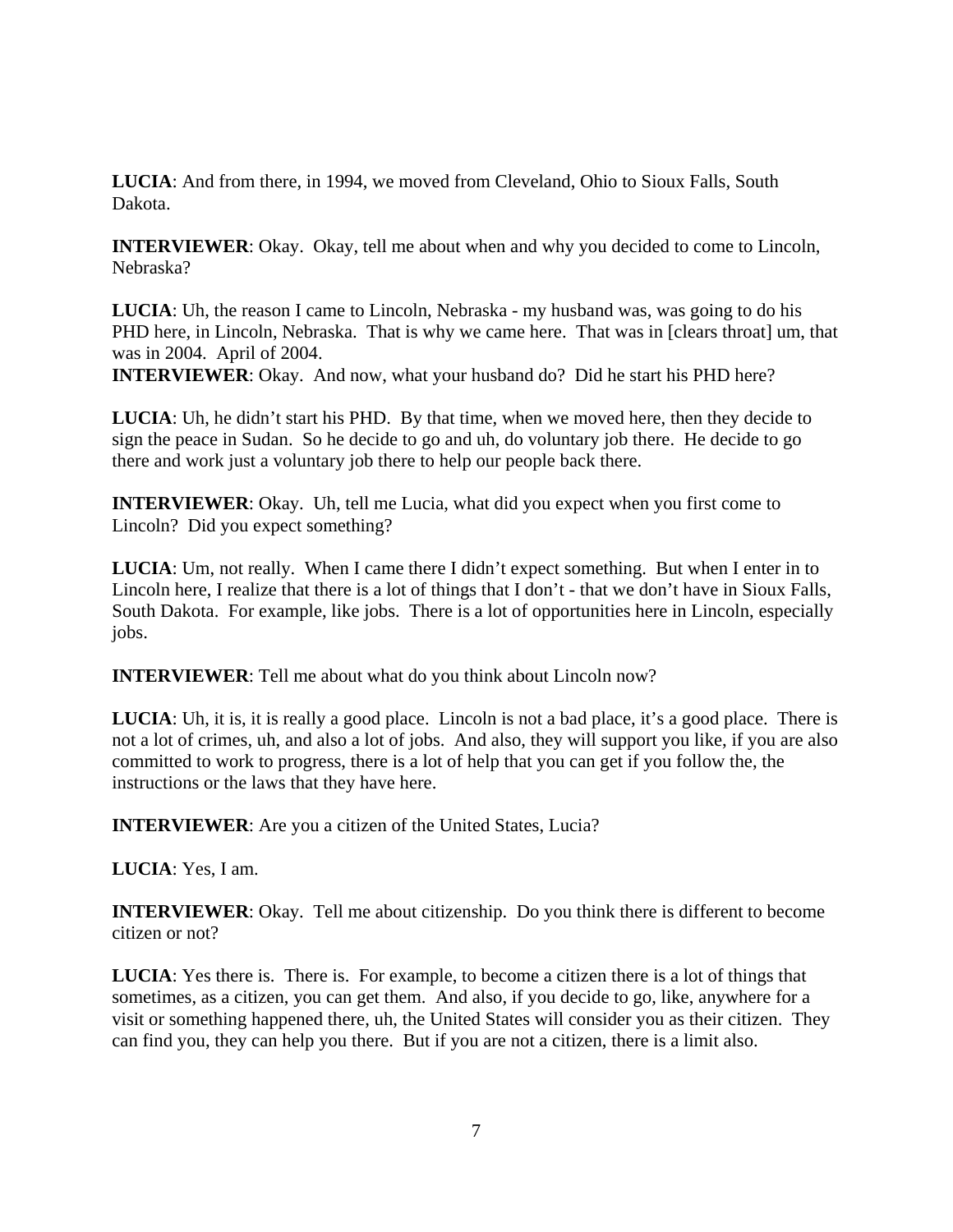**INTERVIEWER**: Uh, can you tell me, for example, what things you can get if you have citizen, and without citizen you can not?

**LUCIA**: There is some of jobs. For example, in Post Office sometimes some of jobs that needs the citizenship.

**INTERVIEWER**: Okay, so concerning jobs.

**LUCIA**: Mm-hmm.

**INTERVIEWER**: Okay. As you're looking back Lucia, what do you think about leaving the country you were born in and come to the United States?

**LUCIA**: Yea, there is a lot, a lot, a lot of things. Uh, to leave your country - first of all, you're settled, you have everything. Well, in any country there is poor people, there is rich people. And in my case, my dad used to be a rich guy and I really lived a good life. Uh, when we came here - for example, without the language, uh, without the language I was not able to get a good job that I can get good pay. So, there is, yea - there was a lot of difficulties leaving your country and come and start from zero! It is not an easy thing. You leave your family, relatives, friends, and you just come here by yourself and start a life. There is a lot of - too much depression, stress, that when you come from beginning.

**INTERVIEWER:** Did you experience that? Did you get depression for first time when you came to United States?

**LUCIA**: Yes, I did. I was just like, when I'm sitting inside like this, I would feel like some - one of my friend or relative is knocking at the door. I would just jump and open the door, then I will see nobody's there. Then I will come inside and cry and cry and cry. Uh, then slowly by slowly, I adjust myself.

**INTERVIEWER**: Did you see the doctor about that?

**LUCIA**: No. I didn't see the doctor about that.

**INTERVIEWER:** Okay. What recommendation would give others who are following behind you? Maybe some people want to come here to the United States. What recommendation you can give them?

**LUCIA**: I would try to tell them the truth, because what our people think about America. For example, if they call you that, "Send me money," then you tell them that, "I don't have money now to send." "How can you tell me that you don't have money and you are in America!" They think that you can just get money, just without even working or something like that. A lot of money. I will tell them exactly, if you come to United States, don't take that ideas that you have out. You have to come and work, support your family so you can lead a good life, or at least just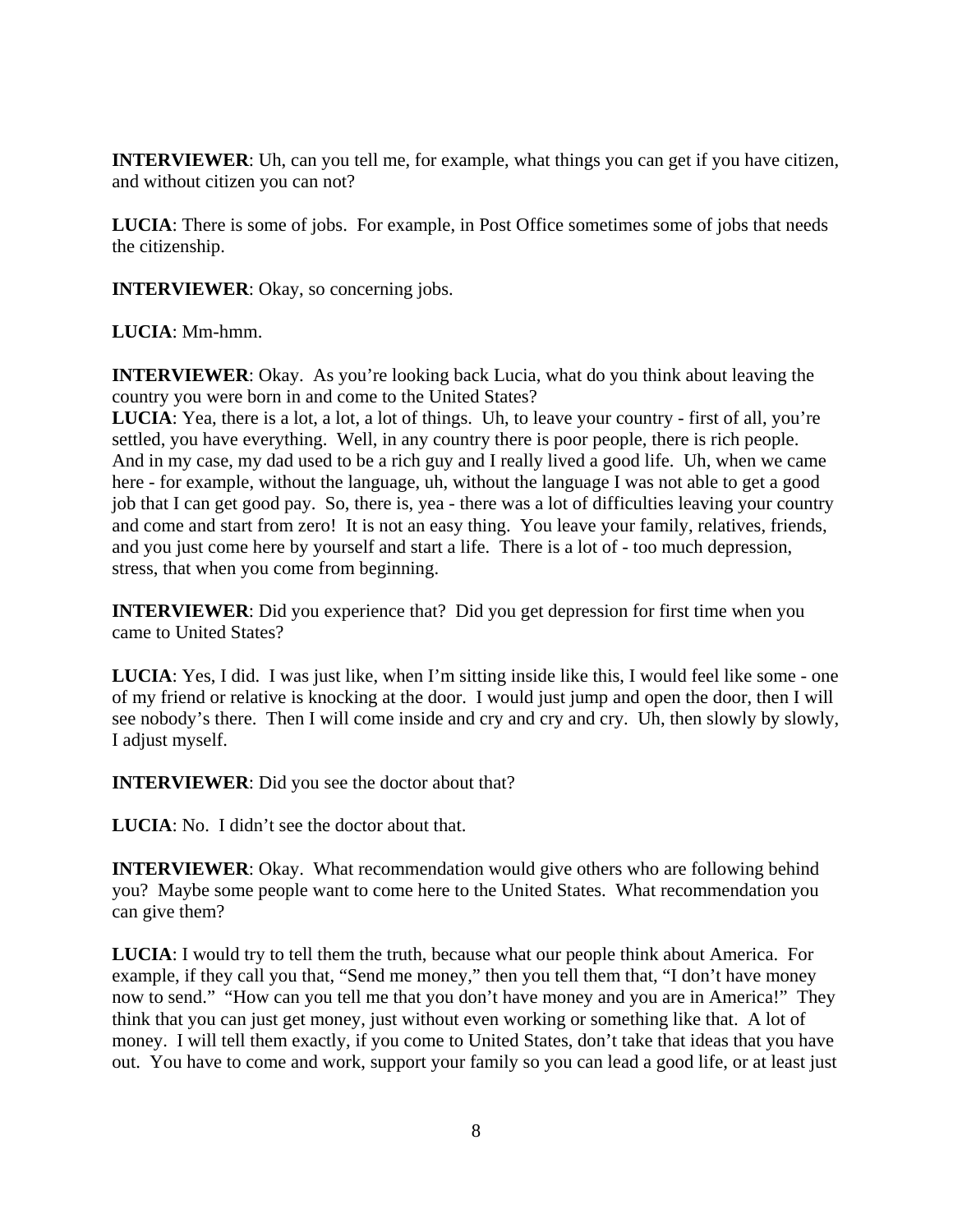maybe you survive. You have to work hard for that. Otherwise, if you want to just be a lazy and not working, don't even think of coming here. You have to know from there that when you are coming here, you are going to work hard to support yourself, support your family.

**INTERVIEWER:** What do you want your children to learn and remember from this? From all you say.

**LUCIA**: I want my children really to concentrate in education, because education is the key. Uh, to concentrate in education and then the marriage will be followed by education. And I want them also to adjust themself to the cultures that they're following here. There is also example, say that, "If you are in Rome, behave like Romans." And I will also tell them, at the same time, to keep their cultures, because one day they are going to go home there. They will meet their grandmoms (unintelligible), so at least they have to have the culture. Also because, if they go back there they have to deal with the people there with the same cultures.

**INTERVIEWER**: Okay, so you want them to learn about their original culture and American culture.

**LUCIA**: Yes.

**INTERVIEWER**: Okay. Do you have additional comments or something to say? Things that we didn't talk about?

# **Lucia Morgan (File #10, duration 22:18)**

**INTERVIEWER**: Lucia, uh, as you said uh, you want your children to learn and remember your culture. So, tell me, are you willing to go back to your country someday in the future, with your kids? Why you say that?

**LUCIA**: Well, I would not say that they can go there. And even me, I can not go completely. Because some of them are not going to go to Sudan. Yea, but they can go there for a visit. So if they went there for a visit they are going to meet all their relatives there. And, that is why I want to keep them also, to know their culture, so they can just act there or be with people normal. Uh, some of them maybe will decide, I don't know because (unintelligible) I'm going to decide. Maybe some of them will decide to go back to Sudan, where some of them will not go to Sudan. So...

**INTERVIEWER**: Okay, so you don't have a decision at this point?

**LUCIA**: No, I don't.

**INTERVIEWER**: Okay. Lucia, how many kids do you have? We didn't talk about that.

**LUCIA**: I have four boys.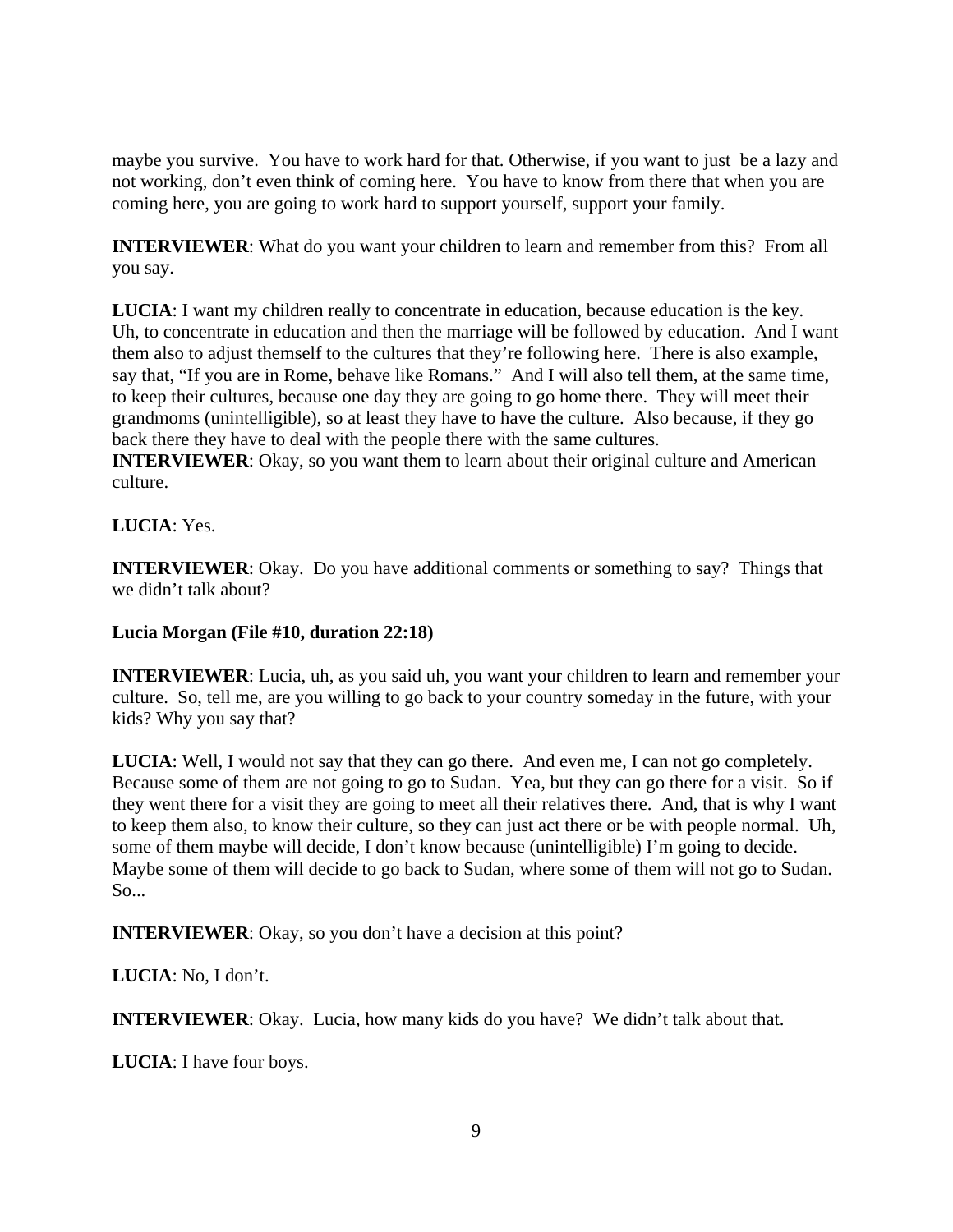# **INTERVIEWER**: How old are they?

**LUCIA**: I have 22, and then I have uh, 20, and I have 18, and I have 24.

**INTERVIEWER**: Okay, all of them are...

**LUCIA**: Are boys. All of them are boys. Um, one is Maxwell Morgan. He's the youngest one. He's now, he's in high school. He goes to Northeast. And Emanuel is in Sioux Falls, South Dakota. He goes to uh, University of South Dakota. And I have Nelson here, he goes to UNL. The university here, in Lincoln. And I have Felix, he's in Iowa. Okay. From the beginning you tell me that you have uh, a lot of brother and sisters.

**INTERVIEWER**:(Unintelligible) Where are they now?

**LUCIA**: Uh, we are kind of just scattered all over the world. (Laughs) I have four brothers in Sioux Falls, South Dakota. And I have two, one - two sisters and one brother in Briti-Britain. And I have uh, also, some brothers in Canada, and Australia, and most of them are in Sudan. And some of them are in Kenya.

**INTERVIEWER**: Okay. As you said, your father was the chief of the you tribe. Uh, what was his job? What he did? How he controls uh, his tribe? Is that like a government chief or a spiritual chief? What kind of kingdom he had?

**LUCIA**: It is a government. Because the government, the one is paying him the salary. And also he's (unintelligible) also, these are all under the government. Yea, he's like uh, to carry the laws or to carry the rules. To make the people follow the rules. To organize the tribes uh, because when people are just like that without any laws, any guidelines, a lot of things will just go in a mess. So, that was his responsibilities. At the same time, he's like a "jag" also, because if somebody took one another cow, or fights, they always come there and he's the one taking care of that.

**INTERVIEWER**: Is that a royal system or is that a kingdom system, in your tribe? Did your father inherit that from his father, or how he become a chief? Because, I know many tribes in Southern Sudan are in the war, this can be something for in the family. I don't know, do you have that in your tribe?

**LUCIA**: Yes, we do that, we do have that in my tribe. But in my father case it was different. My father was going to be a priest. And, when the British went there and conquered Africa and Sudan was part of the African country? So, according to the history that we had, my father was a smart boy. He was very, very smart. So the English people went there, and the priest who was teaching him introduced him to the government, which were the England.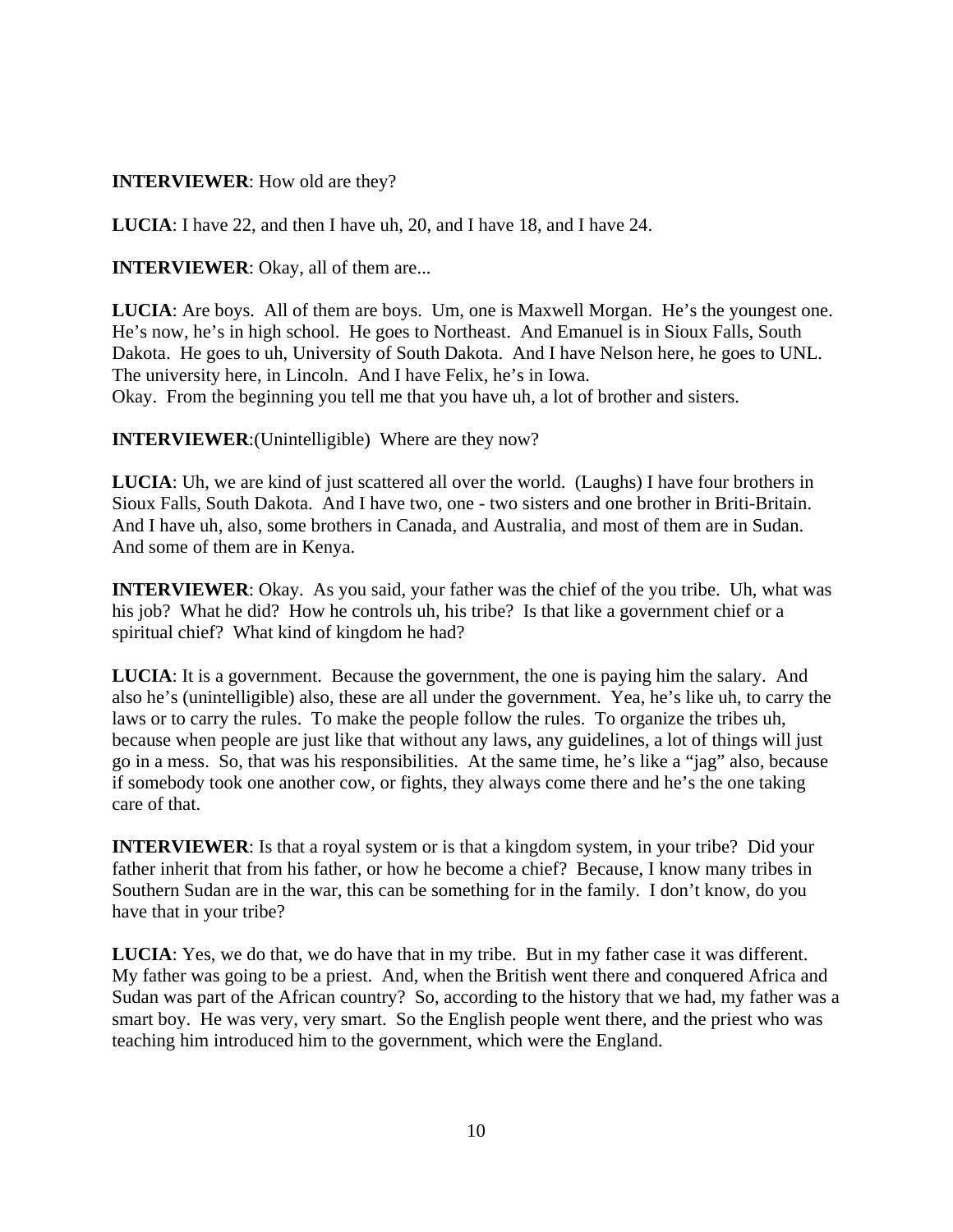#### **INTERVIEWER**: Mm-hmm.

**LUCIA**: Yes. So, and they-they-the chief who was ruling our country, our tribe, was an old guy and they knew that he's going to die within three to four years. So, they decide to go and pick my father from his school and make him to-to-to learn this job. And, my father doesn't like it. He is keeping going to school and they go and bring him. So, he didn't - we didn't inherit this, because he was a smart guy and educated also the same time. So they want to change the system, at least put some of chiefs that can write and read. So, they forced my father to take that job. And he was like, sixteen years when they hand him this job.

**INTERVIEWER:** That mean now your father didn't - there is no, you don't have brothers that inherits that leadership from your father?

**LUCIA**: Yes, now we do. Now when my dad die in 1982-85, so our tribe people comes and say that they want choose my father. They want get the British (unintelligible) that we need this boy to learn this job to rule us in future. So, they say that because they want choose my father, so they need one of my brother to take over. So, you are going to inherit now this...

**INTERVIEWER**: So now your brother is chief of the tribe?

**LUCIA**: Yes, mm-hmm.

**INTERVIEWER:** Lucia, I know that uh, tribal system in Southern Sudan - there are many tribes in Sudan. What's the name of your tribe?

**LUCIA**: Yea, my tribe name is the Ddinka. We have "Dinka", but ours is double "D", d-dinka.

**INTERVIEWER**: D-dinka.

**LUCIA**: Yea.

**INTERVIEWER**: Where they reside?

**LUCIA**: In, in uh, Eastern Ecuadoria. We are bordering - these are the last tribe in Sudan bordering Kenya, Ethiopia and Uganda.

**INTERVIEWER**: Kenya, Ethiopia and Uganda.

**LUCIA**: Yes.

**INTERVIEWER**: Uh, what is the name of your language? Is that called Ddinka?

**LUCIA**: Yea, they call it Ddinka. Ddinka dialect.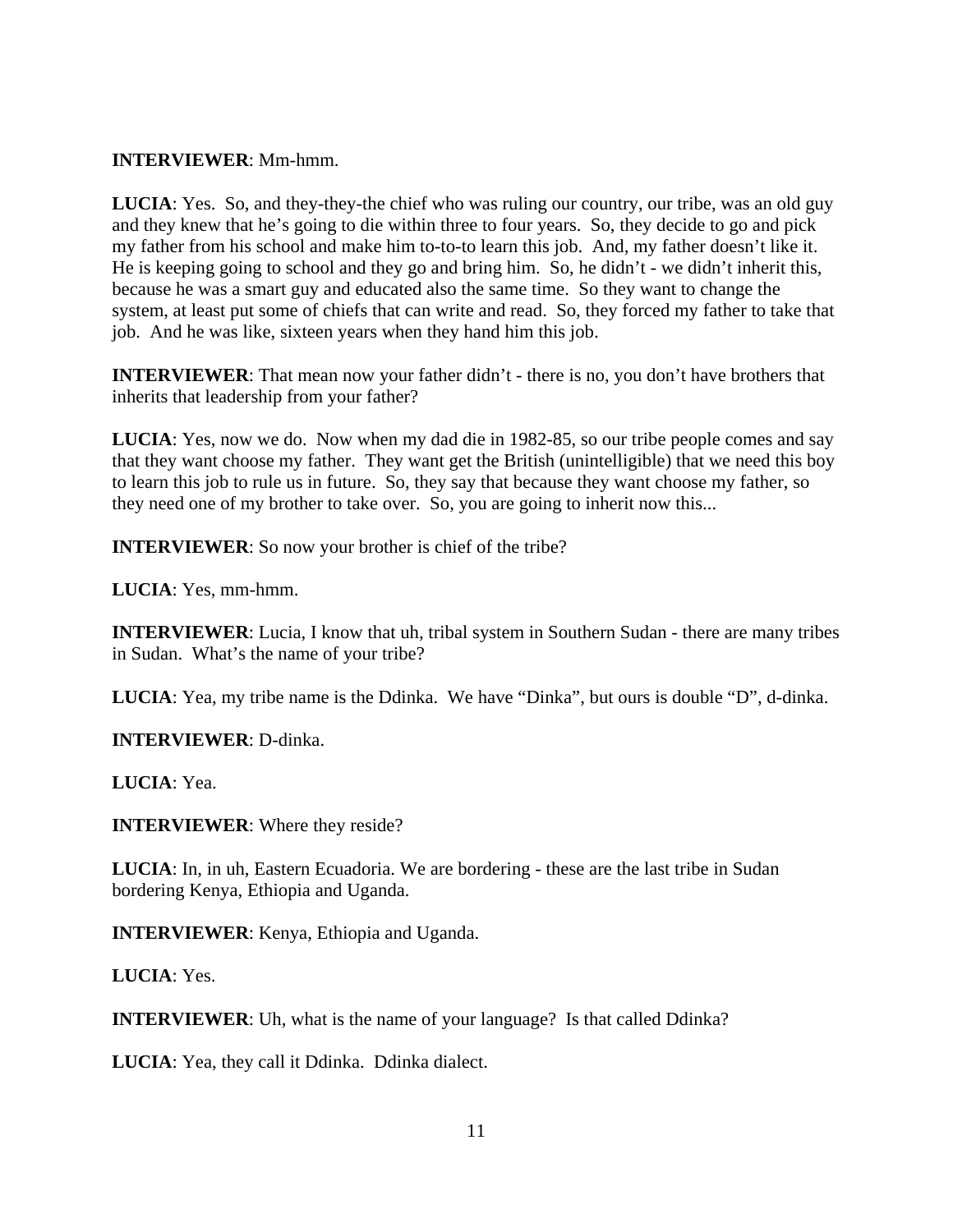**INTERVIEWER**: Mm-hmm. Okay, Lucia, as you said, your recommendation to people who want to come to the United States, is to give them the truth that the life here is not something easy. They have to uh, to do their best job, so that mean you can tell them the life here is not good, so don't come here. Or, we just give them the recommendations according to your life?

**LUCIA**: Yes, I would not tell them not to come here, really. But I have to put them in picture, because if they come here they will face the truth, they will face the reality. Because we have some of our people came here and they hang themself! When they face the difficulties, they are stuck, they don't know what to do, then they just decide to hang themself, which is not good. So, we have to educate them and tell them and really compare to our-our-our country. There is a lot of good stuff also here, a lot of opportunities that they will get here. But they have to come they have to be in picture. They don't have to, I mean - uh, I mean, put in themself that if they come here that somebody's just going to give them money, give them food, and they just stay home and enjoy - No! They have to work also, to-to make difference in their life. Because, they have a different opinion there about the United States. As you know, sometimes they can pull you from there that, "Can you find some people there to sponsor my daughter or my son?" Because they think that there is people here just are ready to help, to-to help anyone who want to come here, just easily like that. There is a different, I mean, uh - ideas that they have, opinion that they have about that they know about, I mean have about America. So I have to tell them, to enlighten them, educate them about America. Because if they come, they will be in picture, they will live just simple life.

**INTERVIEWER:** Okay. Lucia, what is the best thing you have here, and you think if you were still in your country Sudan, you never going to have that? What is the best thing?

**LUCIA**: Um, I will say that um, the education that my kids are getting now. Because of the war that happened in my country, if I didn't come here maybe I will end up stuck in some of the areas that my children were not able to go to school.

**INTERVIEWER:** Okay, so the good education for your children is the best thing you have here in this country.

# **LUCIA**: Yes.

# **INTERVIEWER**: What about yourself?

**LUCIA**: Uh, even me. Also, it was going to be the same thing, if I stuck in one of the areas that no opportunities like here, no peace, no nothing. Now, I can able to continue my education. I started struggle, even though I came here, I don't know even the language. Uh, I decided to go for English classes, until now I teach them Southeast Community College. So, I got opportunity to continue my education.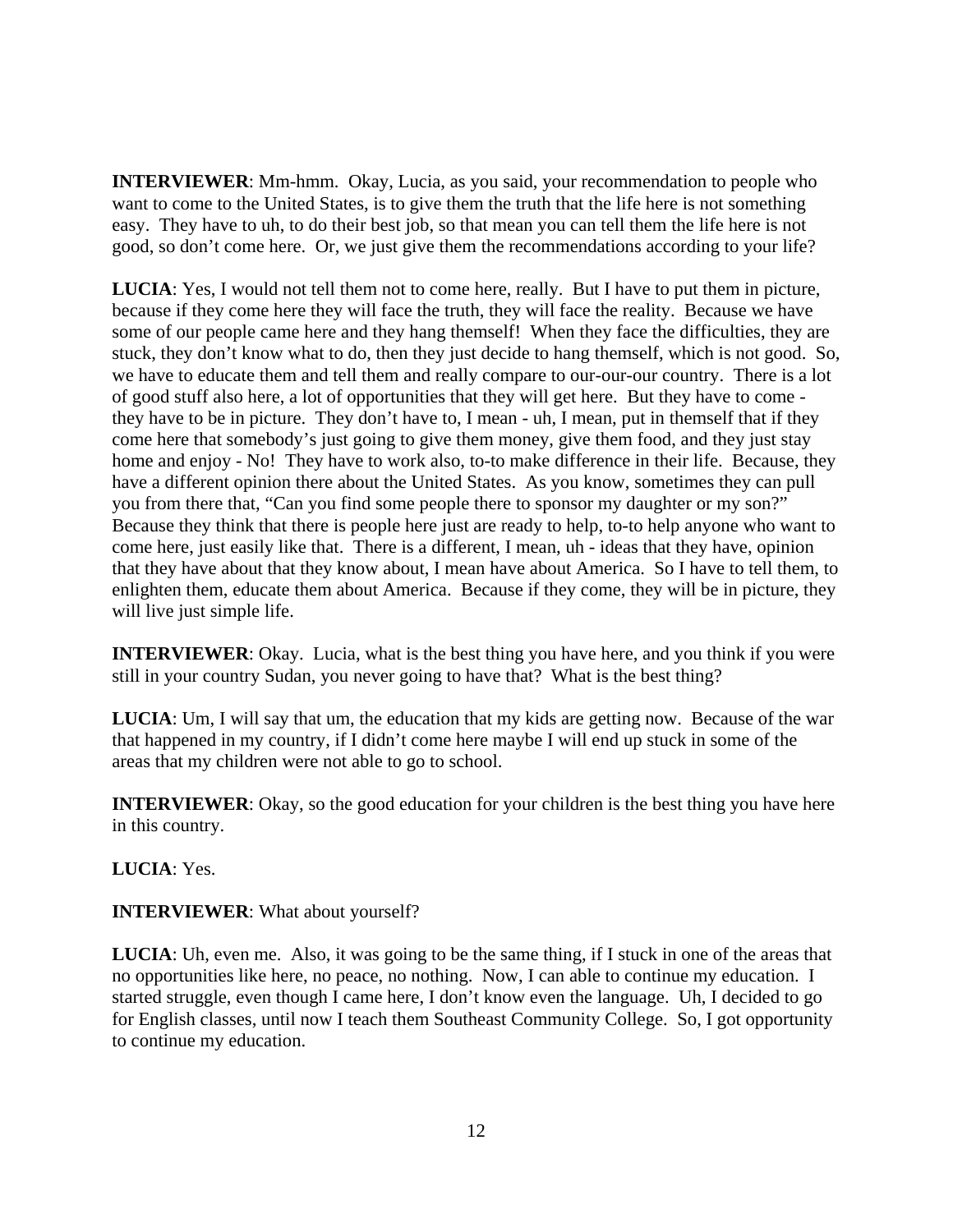**INTERVIEWER**: So, if you were in Sudan, you may have a job, but you may not have a, a - be a professor of English language.

**LUCIA**: Uh, yes. It-it-it depend if I'm in area that no war, but if I was in Southern Sudan, in my village. Because of the war we ran out from the cities, we enter in to the villages. Yes, if I happen to end up in the village - yes, I will not get that opportunity. But also! If I happen to remain in the city, it depend. As you know, in Sudan, you have how many people that will come and live with you in a house? So, I will not have time to do this. I will have to cook for twenty people in the family. My husband's relatives, my relatives. The house always is full, maybe thirty to forty people living with you, how could you get chance to progress? It depend. [Laughs] And if you decide to go to school and not helping them, you can end up divorced. Get divorced - they will say that this woman is not good, she doesn't like people, then you will enter in to misunderstanding and you will end up getting divorced. Or maybe this - your husband will bring another woman because you are not helping!

**INTERVIEWER**: Okay, Lucia, that means here in the United States you get some of your rights as a woman?

**LUCIA**: Yes. A lot, a lot of rights. First of all, this is not good with our men, but with us it's okay! Because, here they can not marry two wives. At least I know myself that just my husband is with me. And the law here will not allow him to, allow him to marry two wives. At least I feel safe and happy. And I can also go to school, do extra things that I want to do. **INTERVIEWER**: Lucia, from the beginning you told me that your father had uh, twenty wives. That many is part of the traditions. Why you don't want your husband to have another wife? And do you think that, because you are here in the United States that protect you and your husband to, to have another wife? Do you think that?

**LUCIA**: Yea, he can not marry here - according to the law, he can not have two wives here. The law here will not accept that kind of things. Yes, unless he goes to Africa, then that will happen. And, what was the other question?

**INTERVIEWER:** Why you don't like that? And your father had uh, twenty wives?

# **LUCIA**: Yes.

**INTERVIEWER**: Live together in peace?

**LUCIA**: Yes. Um, what I believe is that, love is love. Um, when you love somebody your feelings will not allow you to share the man with one woman. Uh, what makes those wives, like my mothers, to do that because of their culture. And, their culture promote that - that you don't have right to stop your husband. I believe they are not happy with that but they don't have any choice, because this is their culture and no one will support them. Instead, anyone can, even his own parents will tell him that, "Why do you want to stop your, your husband from marrying? He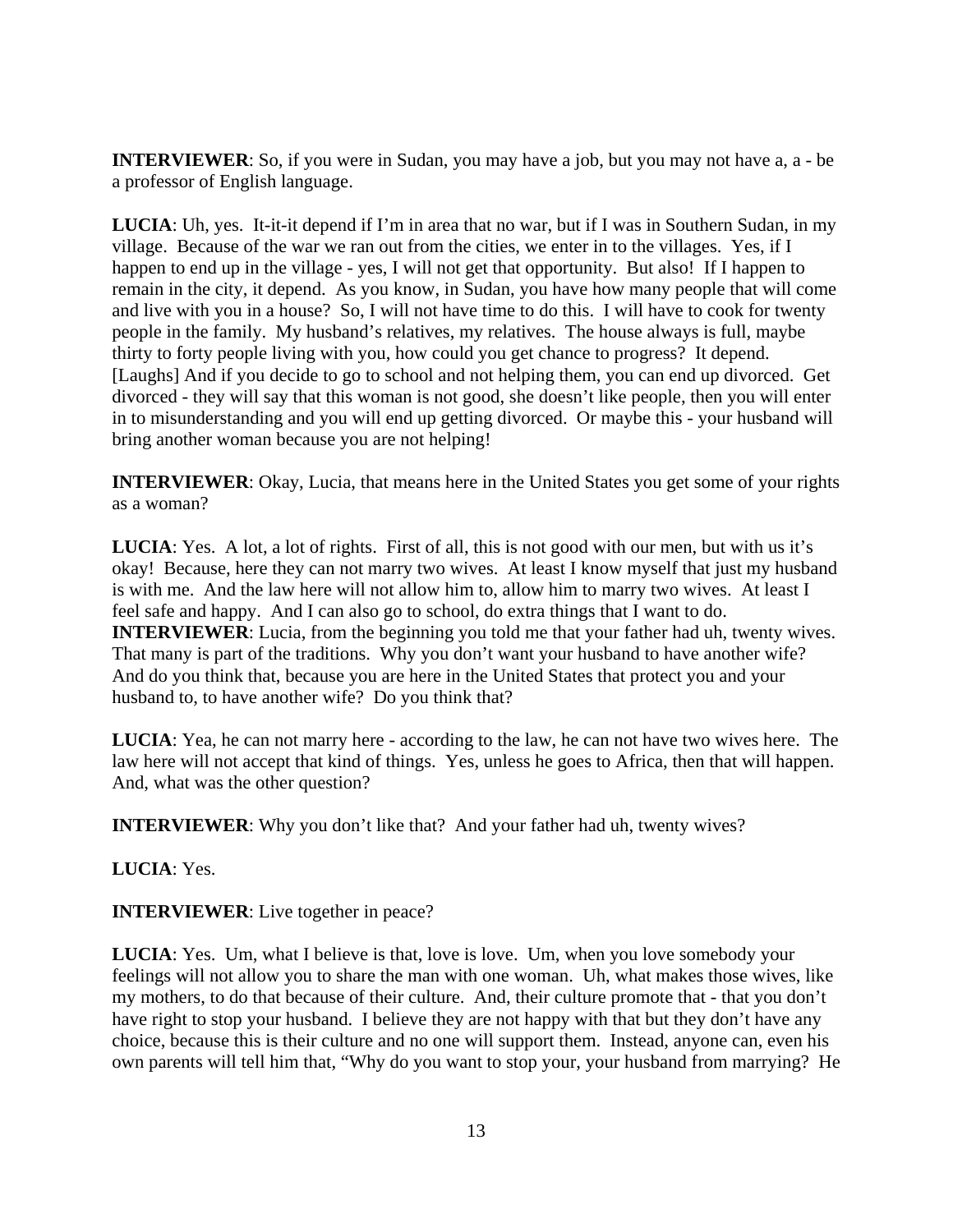want to extend that family! He want his family to be big! Then he can give you food. He bring that, what is your problem?" So, their culture - they grow up like that and they just decide to accept it. But, it is not really from their heart. The jealousness is always there. But they don't have choice. But for us here, yea. The law also help us with that. But, if we go back to Sudan, I believe if he decide to get married he can do that, and there is nothing I can do in Sudan - if he decide to get married.

**INTERVIEWER:** Lucia, I know from my tribe Dinka, they say that to have many wives is to have a big family. Even your tribe. Do you think that's the real reason make them to marry? Do you think that?

**LUCIA**: Uh, I can say, in my opinion, no. Because, if you want to have like, for example, in our tribes there, in my tribes, after you reach - after you read, let us say from - you can get book, somebody who does bring the ring and put in to your finger, when you are eight years, or ten years. Probably, when you reach like fourteen, you can able to have a baby, you will start having a baby right away. That mean, I can have maybe ten kids! I can give him ten kids, or more, or twelve. There are some African women there can have thirteen, fourteen. So, I can have that, I can do that if he want like, fourteen kids.

# **INTERVIEWER**: Big family.

**LUCIA**: Yea, big family. But, according to my opinion, I don't think that is the reason.

**INTERVIEWER**: What is the reason? Because if they, if we have a problem in our culture and you want to, to have a solution for that, you should know the reasons. What do you think the reasons make them to do something like that? I agree with you that a big family is not the [unintelligible].

**LUCIA**: Well...Yea. First of all, this is their culture and tradition, that since they start their life, they start - they put that idea and everybody believe in that. So, most of the people believe in that. But um, they just - they just feel like having, maybe, changes. It is like, kind of boring just to be with one woman. So, they want to have different women. That is according to the way I can see.

**INTERVIEWER**:[unintelligible] So now you are here with your sons in the United States, Lucia. Uh, are you going to give them the recommendation to do something like that?

**LUCIA**: Uh, I will not give them recommendation to do something like that. First of all, to have two women, is just not peace in the family. The two of them are hurting themselves and they always fight, also with the husband. Yea, you will - there will not be peace in the family. So, it's better just to have one wife, and just agree how many children do you want to have with your wife, and not have - and have that kids and raise them, and give them a good education. And you can also uh, save some money to your kids. But if you have five, six, ten wives, how many